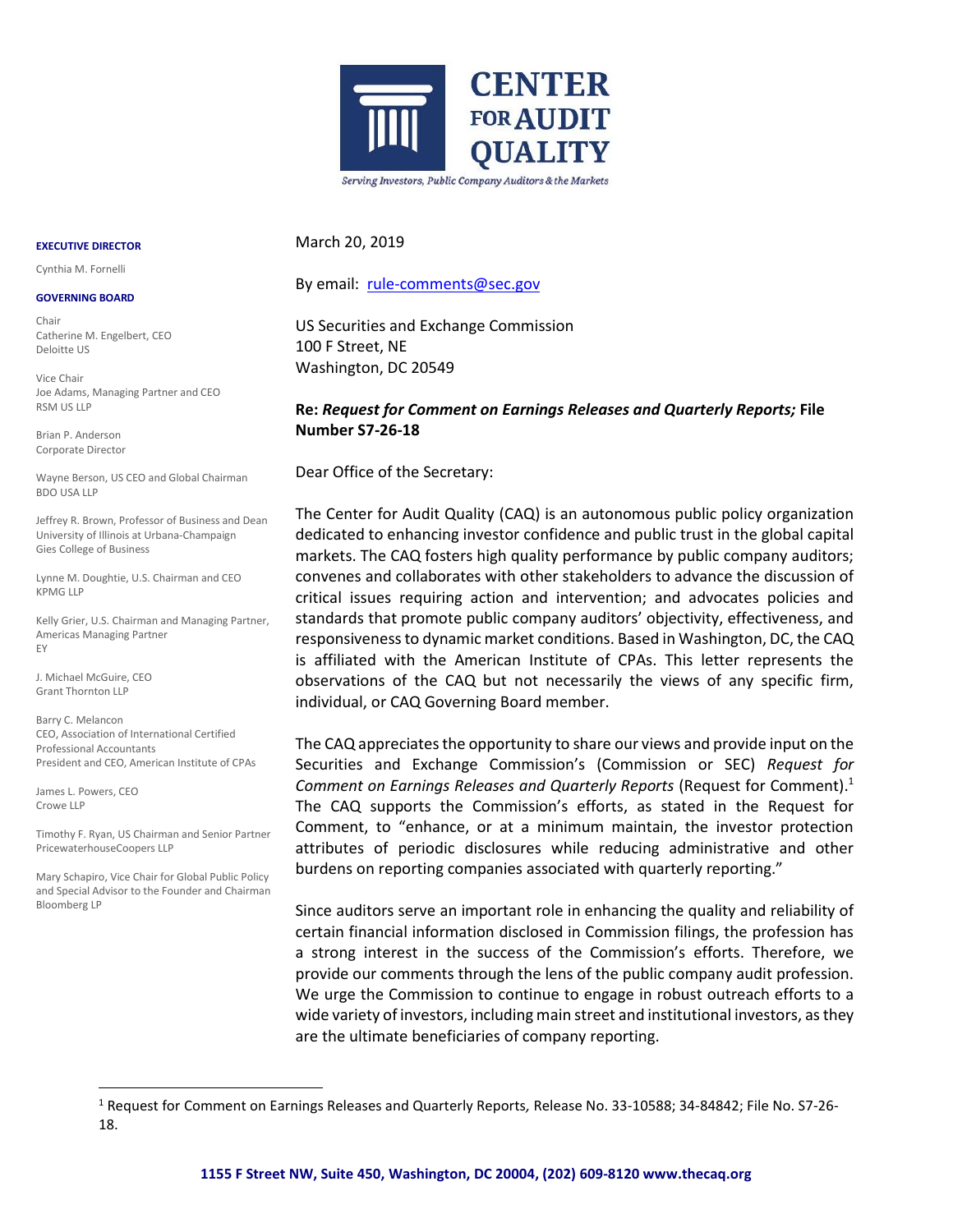As noted in the Commission's Request for Comment, the periodic reporting system may affect corporate decision making and strategic thinking. We believe the current periodic reporting system provides investors, management, and boards with reliable, timely, and important information. With a strategic mindset, companies and boards can use this information and align short-term actions with long-term goals.<sup>2</sup>

### **Benefits of Existing Safeguards Related to Form 10-Q**

We believe the current requirements for interim reporting on Form 10-Q, including, but not limited to, (1) interim financial statements prepared under a consistent financial reporting framework (2) auditor involvement,<sup>3</sup> and (3) management certifications<sup>4</sup> (collectively referred to as Safeguards) instill discipline, rigor, and accountability in the financial reporting process. These Safeguards serve to strengthen the quality and reliability of interim financial information, which helps to protect investors.

### *Financial Reporting Framework*

We believe investors benefit from the consistent and comparable interim financial statements prepared under Generally Accepted Accounting Principles in the United States (US GAAP) and Article 10 of Regulation S-X. In contrast, earnings releases are elective and there are no prescriptive requirements for the type or level of financial information to be disclosed, as long as the information does not contain material misstatements or omissions. As a result, the scope and timing of such disclosures in earnings releases vary significantly in practice.

### *Auditor Review of Interim Financial Statements in Form 10-Q*

As the Commission notes in the Request for Comment, while the financial statements in Form 10-Q are unaudited, Regulation S-X specifies that the interim financial statements included in Form 10-Q must be reviewed by an auditor in accordance with Public Company Accounting Oversight Board (PCAOB) standards.<sup>5</sup> When the Commission adopted this requirement in December 1999, it noted the following:

*[W]e believe that more discipline is needed for the quarterly financial reporting process. We believe that the reviews required will facilitate early identification and resolution of material accounting and reporting issues because the auditors will be involved earlier in the year. Early involvement of the auditors should reduce the likelihood of restatements or other year-end adjustments and enhance the reliability of financial information. In addition, as a result of changes in the markets, companies may be experiencing increasing pressure to "manage" interim financial results. Inappropriate earnings management could be deterred by imposing more discipline on the process of preparing interim financial information before filing such information with the Commission.*<sup>6</sup>

 $\overline{a}$ 

<sup>&</sup>lt;sup>2</sup> See National Association of Corporate Directors (NACD) Blog, **[Seven Principles for Understanding and Avoiding Short-](https://blog.nacdonline.org/posts/seven-principles-for-understanding-and-avoiding-short-termism)***[Termism](https://blog.nacdonline.org/posts/seven-principles-for-understanding-and-avoiding-short-termism)* by Cindy Fornelli and NACD's *[Blue Ribbon Commission Report on The Board and Long-Term Value Creation](https://www.nacdonline.org/insights/publications.cfm?ItemNumber=19764)*.

 $3$  Regulation S-X Rules 8-03 and 10-01(d).

<sup>4</sup> Sections 302 and 906 of the Sarbanes-Oxley Act of 2002 (SOX) and the Securities Exchange Act of 1934 (Exchange Act) Rule 13a-14(a) and S-K 601(b)(31).

<sup>5</sup> PCAOB Auditing Standard 4105, *Reviews of Interim Financial Information* (AS 4105).

<sup>6</sup> See Exchange Act Release No. 42266.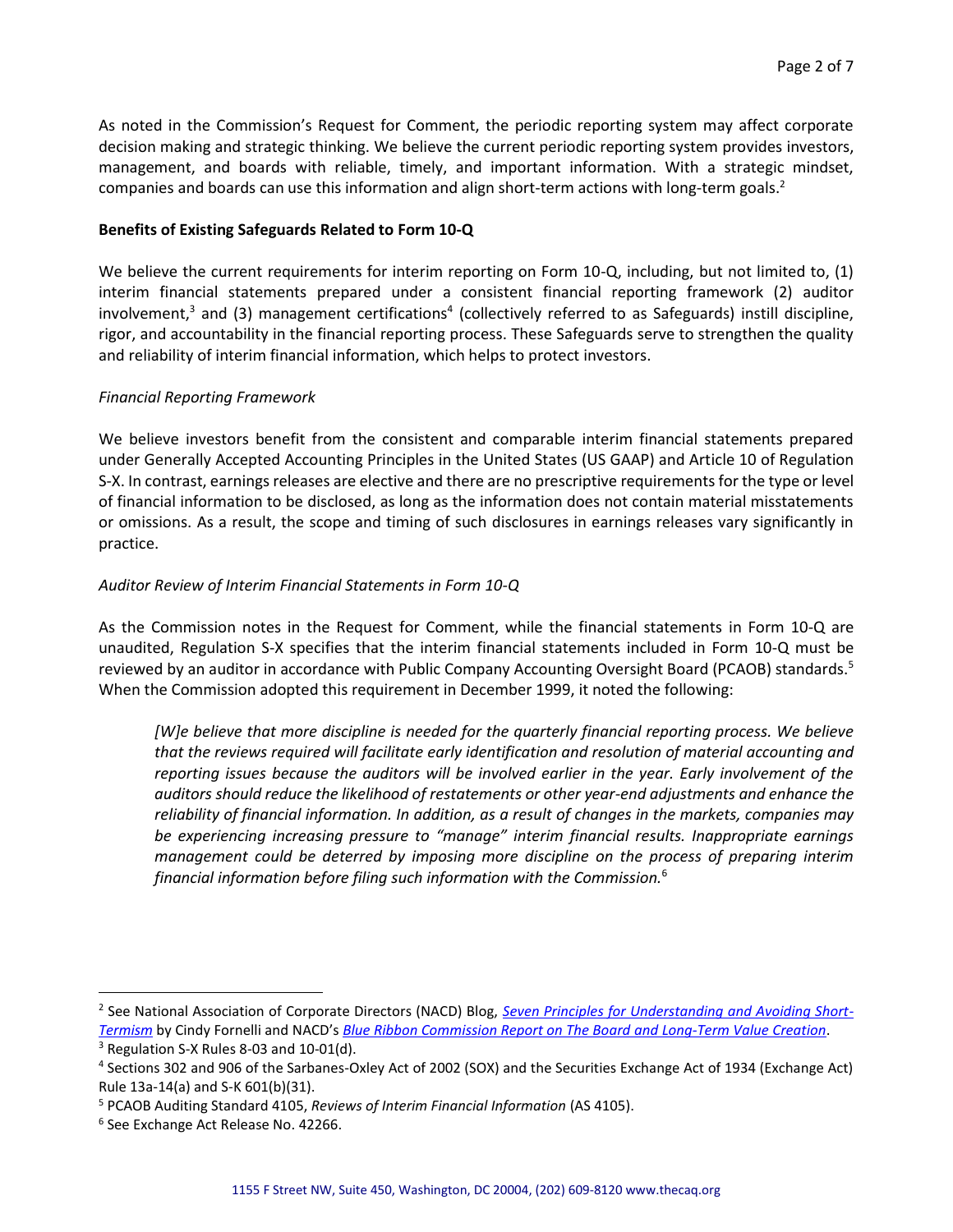We also believe there is significant value to auditor involvement with related disclosures about internal control over financial reporting  $(ICFR)^7$  during the auditor's quarterly review. An auditor's quarterly review procedures increase the likelihood that investors will receive timely information about material changes in ICFR. Since the Commission mandated auditor involvement with interim information, we believe that the process has contributed significantly to investor protection and confidence. Also, as discussed further below, during the auditor's quarterly review the auditor frequently performs audit procedures that may positively impact the effectiveness and efficiency of the annual audit.

# *Management Certifications*

 $\overline{a}$ 

We believe investors benefit from quarterly certification requirements of SOX and SEC rules, which have increased the accountability of principal executive and financial officers and enhanced the quality of interim financial reporting included in Form 10-Q. These requirements do not apply to earnings releases.

### **Using the Earnings Release to Satisfy Some Form 10-Q Requirements**

We are supportive of the Commission's objective of reducing administrative and other burdens on reporting companies associated with quarterly reporting while maintaining or enhancing investor protection, as the associated costs are ultimately borne by investors. We encourage the promotion of efficiency in periodic reporting by reducing unnecessary duplication of information that reporting companies disclose. However, allowing information disclosed in a company's earnings release to satisfy some of the requirements of Form 10-Q may present challenges we believe the Commission should consider.

While auditors may read a company's earnings release, auditors are not required to do so under professional standards. Any auditor involvement in the earnings release process is generally incidental to their required quarterly review of the interim financial statements to be included in Form 10-Q. While certain information included in earnings releases may be derived from draft interim financial statements expected to be included in the Form 10-Q, the auditor's review of the interim financial statements often is not complete at the date of the earnings release. Certain users may incorrectly assume a level of auditor involvement with the earnings release that is not required and may not have taken place (Expectations Gap).

If the supplemental approach<sup>8</sup> is utilized whereby information disclosed in a company's earnings release is used to satisfy a portion of the requirements of Form 10-Q, it could widen the Expectations Gap by creating confusion as to what information was reviewed by the auditor and when the review was completed. In addition, we believe there may be operational challenges if the supplemental approach were to be adopted, including, for example, if the required interim financial information subject to auditor review is included in the earnings release. In this situation, it is unclear what steps would need to be taken to address subsequent events that may occur and need to be recorded between the earnings release and issuance of the Form 10- Q. Further, it raises questions related to timing of management certifications if the information required for

 $7$  AS 4105.07 requires that "The auditor should perform limited procedures quarterly to provide a basis for determining whether he or she has become aware of any material modifications that, in the auditor's judgment, should be made to the disclosures about changes in internal control over financial reporting in order for the certifications to be accurate and to comply with the requirements of Section 302 of the Act."

<sup>&</sup>lt;sup>8</sup> In the Request for Comment, the Commission seeks input on an option where, "a company would use its Form 10-Q to supplement a Form 8-K earnings release with additional material information required by the Form 10-Q not already presented in the Form 8-K or alternatively incorporate by reference disclosure from the Form 8-K earnings release into its Form 10-Q (the "Supplemental Approach")."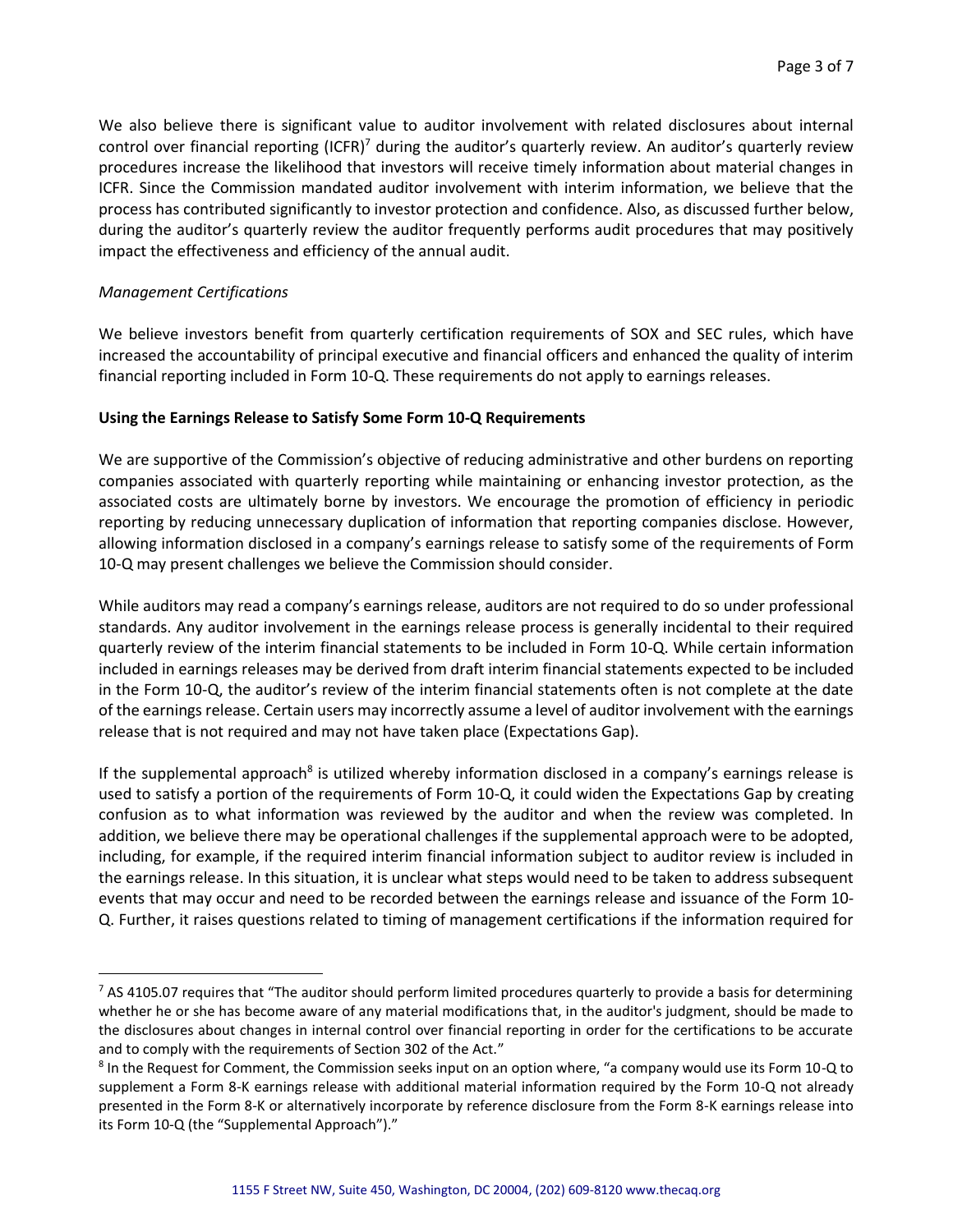Form 10-Q can be disclosed in different documents, particularly if the interim financial statements are included in an earnings release.

### **Change in Frequency Considerations**

### *Investor Protection*

The CAQ supports the current quarterly periodic reporting process consistently applied by all domestic registrants. We believe scaling the frequency of reporting requirements for different categories of domestic reporting companies could be to the detriment of certain investors. However, should the Commission change the current frequency of interim reporting requirements for all domestic registrants, or only a subset of reporting companies, the SEC may want to consider the following observations:

- **Impact on financial reporting quality:** We believe that quarterly reporting has a positive impact on the quality of financial reporting due to the rigor, auditor involvement, management certifications, and associated processes and controls that are integral to the quarterly financial reporting process, as noted above. Further, many auditors elect to perform audit procedures on significant risks or material transactions during the quarter, rather than waiting until year-end to complete all audit procedures. This approach can result in the earlier identification and resolution of potential financial reporting issues. While the audits of many large organizations may necessitate auditor involvement throughout the year regardless of interim requirements, it is possible that some companies might not require, or desire, such frequent auditor involvement. Less frequent financial reporting and auditor involvement may reduce financial reporting quality for those entities.
- **ICFR considerations:** Many companies perform select internal controls specifically in conjunction with the preparation, review, and filing of their Form 10-Q. Frequency can be a contributing factor when considering the effectiveness of a control. There is a risk that a change in frequency of interim reporting could result in certain controls (e.g., financial closing and reporting controls) being performed less frequently. In addition, in instances where relevant controls fail and there are no compensating controls in place, there may be fewer opportunities to timely identify or remediate control deficiencies if these controls are performed less frequently.

### *Capital formation considerations*

A change in frequency of interim reporting could impact the nature of work and the level of assurance that the auditor could provide at the request of an underwriter. We encourage the Commission to continue conducting outreach with underwriters to obtain further input regarding their views.

• **Comfort to underwriters on earnings release information**: Underwriters have historically expected that auditors have reviewed quarterly financial statements included or incorporated in an offering document. With reference to providing comfort on interim financial information, paragraph 37 of PCAOB Auditing Standard 6101, *Letters for Underwriters and Certain Other Requesting Parties* (AS 6101), states that "[w]hen the accountants have not conducted a review in accordance with AS 4105, the accountants may not comment in the form of negative assurance and are, therefore, limited to reporting the procedures performed and findings obtained." If limited earnings release information or other financial information which is not subject to an AS 4105 review is a part of the registration statement, the level of comfort auditors will be able to provide on this information to underwriters in a securities offering would be reduced.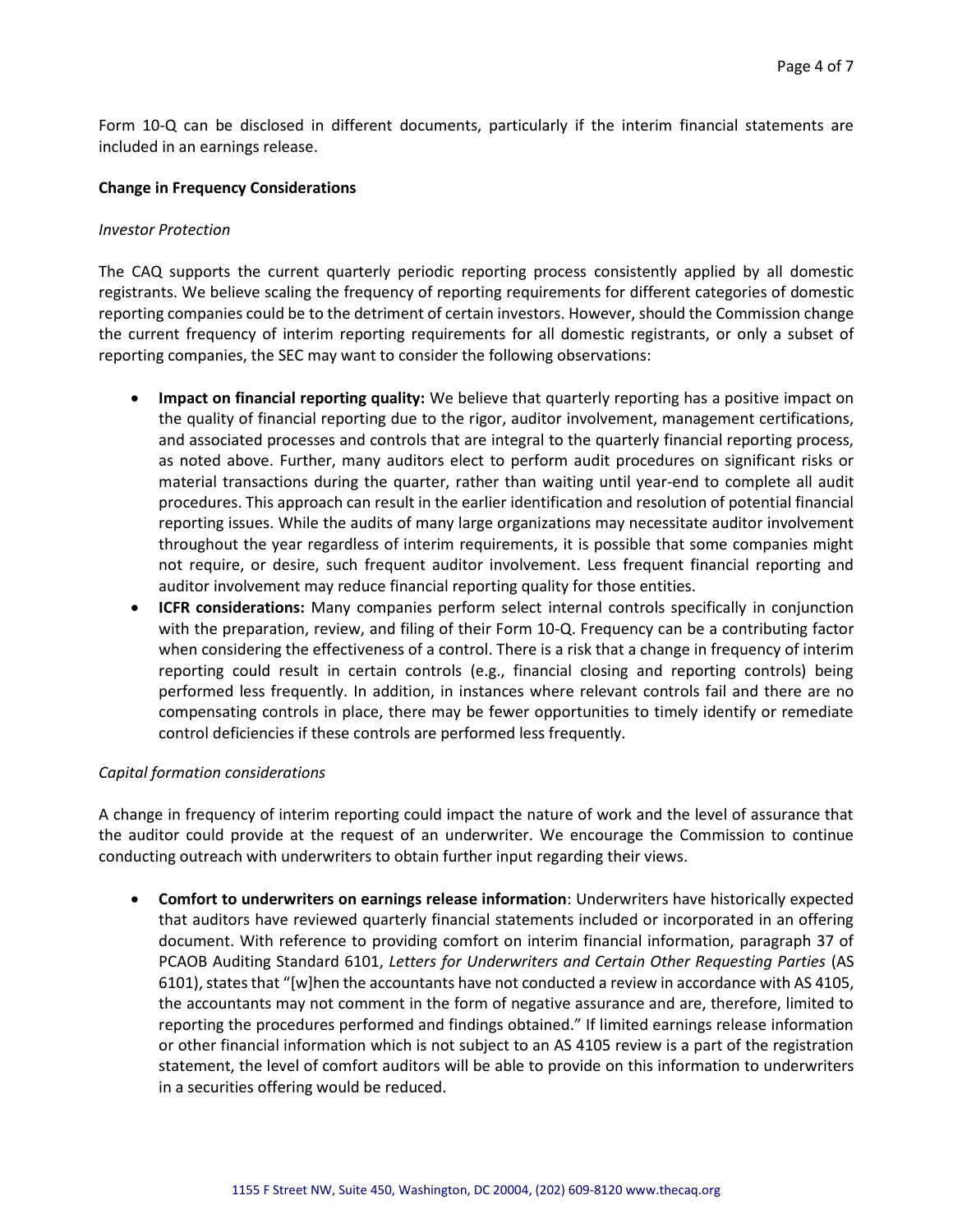• **Comfort to underwriters on changes through the comfort letter date**: Auditors are customarily asked to provide negative assurance related to changes in specified financial statement line items between the date of the most recent financial statements included in the offering documents and the date of the offering. AS 6101, paragraph 46 only allows for negative assurance as to subsequent changes in specified financial statement items as of a date less than 135 days from the end of the most recent period for which the auditor has performed an audit or a review; therefore, a change in frequency of interim reporting could impact the time period when auditors would be able to provide such negative assurance on subsequent changes. As a result, the level of comfort auditors are able to provide to underwriters in a securities offering would be reduced, unless the auditor was engaged to perform a review that is not required under the Securities Exchange Act. These incremental procedures, if not anticipated, could have timing implications on conducting an offering.

# *Other considerations*

 $\overline{a}$ 

- **Impact on the larger ecosystem:** A change in frequency of reporting required by the SEC may not achieve the objective of reducing administrative and other burdens on reporting companies associated with quarterly reporting due to investor demands. Further, companies may be subject to regulatory requirements for certain industries. Lastly, as certain securities exchanges, such as the New York Stock Exchange, require compliance with SEC reporting requirements, we encourage continued outreach with such stakeholders.
- **Transition guidance:** Should the SEC change the periodic reporting requirements, we encourage the Commission to consider including detailed transition guidance in final rulemaking to address how registrants would comply with a change in frequency requirement.

# **Opportunities for Disclosure Effectiveness in Interim Reporting**

We applaud Chairman Clayton's recent remarks<sup>9</sup> that disclosure requirements must be rooted in the principles of materiality, comparability, flexibility, efficiency, and responsibility. We also note that the Request for Comment asks for input regarding how the SEC can enhance, or at a minimum maintain, the investor protection attributes of periodic disclosures while reducing administrative and other burdens on reporting companies associated with quarterly reporting. To that end, we encourage the Commission to consider the following recommendations for improving the effectiveness and efficiency of the interim reporting process:

# • **The SEC should work collaboratively with the Financial Accounting Standards Board (FASB) to holistically review and improve the effectiveness and efficiency of interim disclosures required by US GAAP.**

As accounting standards have been revised or updated throughout the years, disclosure requirements for interim periods have expanded significantly. In a number of situations, the volume of disclosures required for interim periods is extensive and duplicative of that required for annual periods. This may at times be inconsistent with the underlying principle in Rule 10-01(a)(5) of Regulation S-X that permits the omission of certain footnote disclosures that substantially duplicate the disclosure contained in the most recent audited financial statements and instead focuses on disclosures where events subsequent to the end of the most recent fiscal year have occurred which have a significant impact on the company. Rule 10-01(a)(5) also includes a presumption that users of the interim

<sup>&</sup>lt;sup>9</sup> [SEC Chairman Jay Clayton's Remarks for Telephone Call with SEC Investor Advisory Committee Members](https://www.sec.gov/news/public-statement/clayton-remarks-investor-advisory-committee-call-020619) on February 6, 2019.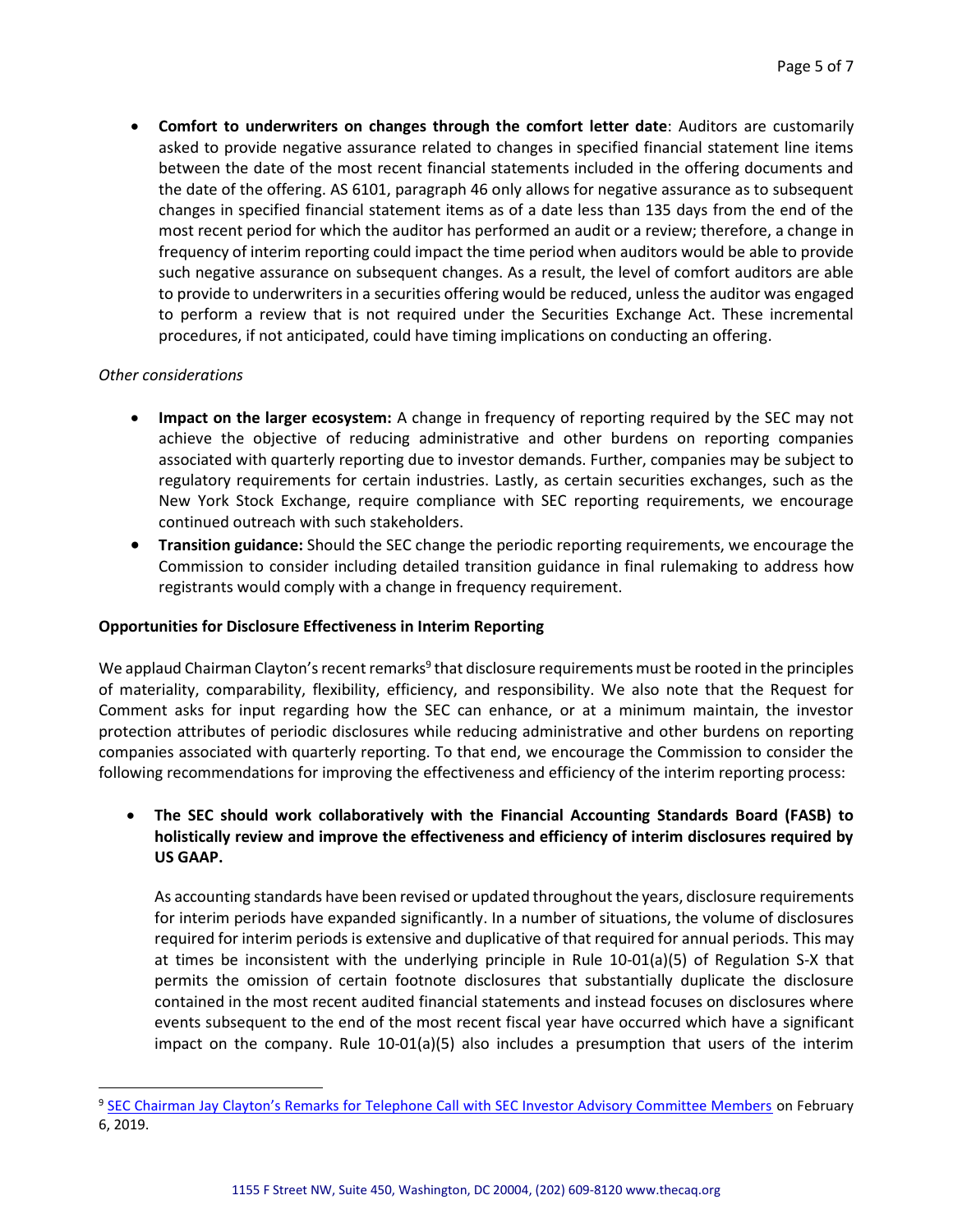financial information have read or have access to the audited annual financial statements for the preceding fiscal year.

While we acknowledge the FASB's recent efforts to address and improve interim reporting, $10$  we encourage the SEC's active and ongoing participation in the FASB's Disclosure Framework Project on Interim Reporting.<sup>11</sup> Throughout this collaboration, we recommend that the SEC and FASB continue to consider input from investors and preparers regarding the usefulness of disclosures and whether the benefits of providing certain interim disclosures justify the costs. Rather than adding interim requirements as financial accounting standards are revised or updated, we recommend that the SEC and FASB work together to establish a holistic approach to interim reporting that reflects the principles in Rule 10-01(a)(5) of Regulation S-X. In that regard, we suggest that consideration be given to limiting interim financial statement disclosure requirements to 1) items that have changed materially since year-end and 2) material transactions. For example, we recommend that the FASB and SEC evaluate whether interim disclosures required by ASC 820, *Fair Value Measurement*, could be omitted in those situations where fair values have not changed materially since year-end and there have been no material transactions affecting the disclosure.

# • **The SEC should allow greater flexibility in presenting Management's Discussion and Analysis (MD&A) disclosure for interim periods.**

Although the SEC's 2003 MD&A Interpretive Release<sup>12</sup> provided principles-based guidance designed to elicit more informative and transparent MD&A that satisfies the principal objectives of MD&A, existing MD&A requirements still often result in a formulaic "Results of Operations" section, discussing all line item changes from the statements of operations periods presented, regardless of whether the information is repetitive or material. Similarly, the "Liquidity and Capital Resources" section often includes a discussion of changes between comparative periods in operating, investing, and financing cash flows along with a discussion of outstanding debt, regardless of whether material changes have occurred since year-end.

Consistent with Chairman Clayton's remarks regarding the importance of materiality, flexibility and efficiency in disclosure requirements, we recommend that the SEC consider rulemaking that would explicitly allow management to exercise judgment in omitting certain year-to-date and/or quarterly comparisons from MD&A for interim periods if the information is consistent with prior trends or redundant to information provided elsewhere in the Form 10-Q. We also recommend that the SEC consider whether investors may be better served with a more open-ended discussion focused on material changes and known or expected trends.

Throughout these efforts, we encourage the Commission to continue conducting outreach with investors and preparers to obtain further input regarding disclosures that are most relevant and cost-effective.

\* \* \*

 $\overline{a}$ 

<sup>10</sup> As demonstrated by recent additions to Chapter 8 of the *Conceptual Framework for Financial Reporting, Notes to Financial Statements.*

<sup>11</sup> See [Disclosure Framework: Disclosures](https://www.fasb.org/cs/ContentServer?c=FASBContent_C&cid=1176170690730&d=&pagename=FASB%2FFASBContent_C%2FProjectUpdateExpandPage)—Interim Reporting.

<sup>&</sup>lt;sup>12</sup> See Interpretation: Commission Guidance Regarding Management's Discussion and Analysis of Financial Condition [and Results of Operations](https://www.sec.gov/rules/interp/33-8350.htm) (17 CFR Parts 211, 231 and 241).